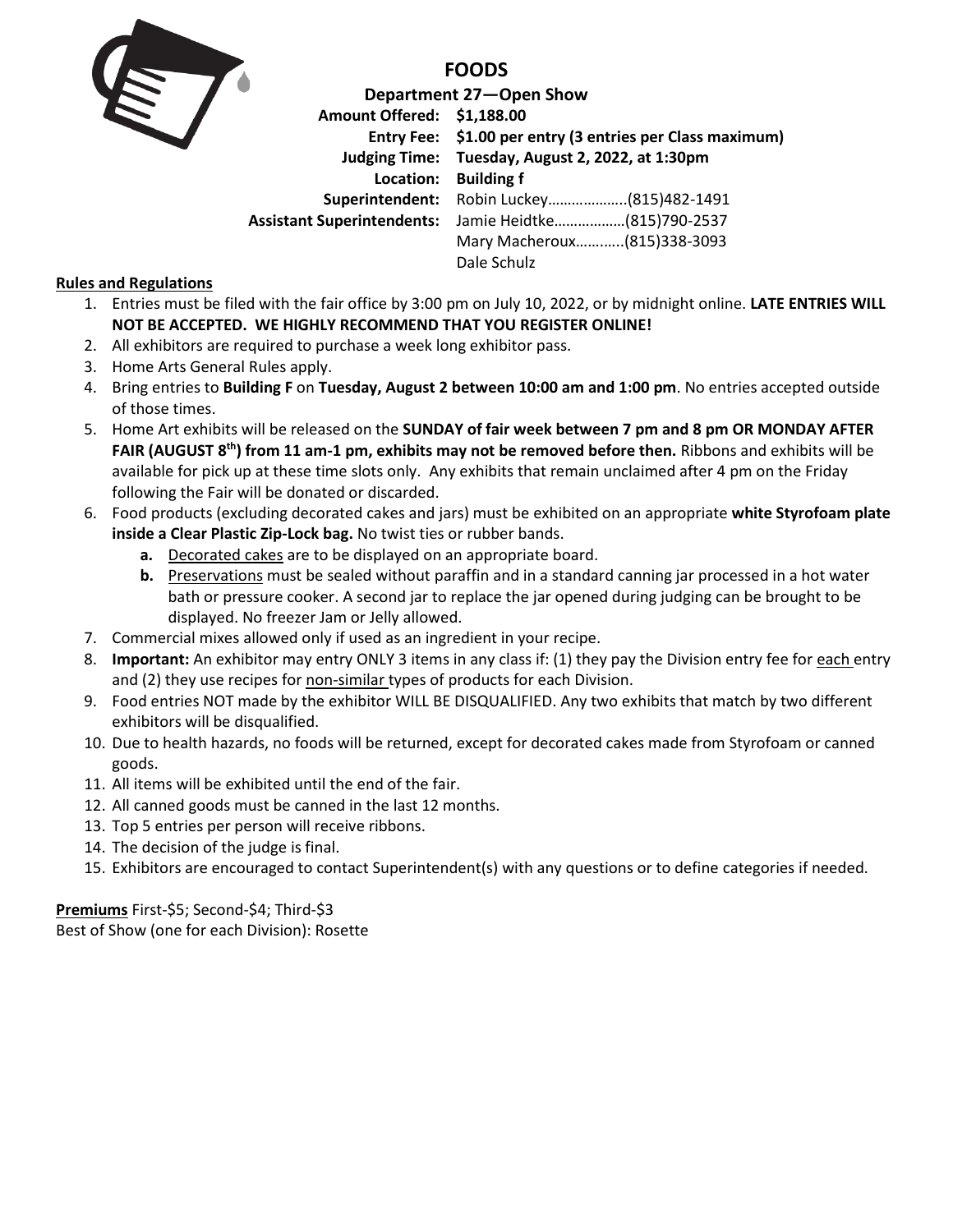| Amounts to be Displayed: (entries not following these guidelines WILL be disqualified). |                                                        |                                                            |                                                                |  |  |  |
|-----------------------------------------------------------------------------------------|--------------------------------------------------------|------------------------------------------------------------|----------------------------------------------------------------|--|--|--|
| <b>Biscuits: 3</b>                                                                      |                                                        | Dehydrated food: Appropriate size canning jar with lid and |                                                                |  |  |  |
| Bread/Quick Bread (Large $> 6$ "): $\frac{1}{4}$ of loaf including end                  |                                                        |                                                            | ring for resealing (NO plastic bags), labeled with contents on |  |  |  |
| Bread/Quick Bread (Small <6"): 1/2 of loaf including end                                |                                                        |                                                            | top                                                            |  |  |  |
| Cake (Angel or Bundt): 1/4 of tube cake, without frosting                               |                                                        |                                                            | <b>Dinner Rolls: 3</b>                                         |  |  |  |
|                                                                                         | Cake (any other): 4"x4" piece or equivalent, without   |                                                            | Donuts: 3, uniform size                                        |  |  |  |
| frosting                                                                                |                                                        | <b>Muffins: 3</b>                                          |                                                                |  |  |  |
| Cake (Layer-type): 1/4 of one 8" or 9" round 2-layer cake                               |                                                        |                                                            | Preservations: One jar with lid, include ring for resealing.   |  |  |  |
| with frosting                                                                           |                                                        |                                                            | Must be labeled with contents on top.                          |  |  |  |
| <b>Coffee Cake:</b> 1/4 of ring or 4"x4" with an end included                           |                                                        |                                                            | Pies: 1/6 of a 9" pie (no dairy products)                      |  |  |  |
| Candies/Confections: 3 pieces, uniform size                                             |                                                        |                                                            | Pretzels: 3, uniform size                                      |  |  |  |
|                                                                                         | Cookies: 3, uniform size (rolled & rolling pin/cutout; | <b>Sweet Rolls: 3</b>                                      |                                                                |  |  |  |
|                                                                                         | Drop/from spoon; Pressed/cookie press                  |                                                            |                                                                |  |  |  |
|                                                                                         | (spritz); Molded/hand formed)                          |                                                            |                                                                |  |  |  |
| <b>Division</b>                                                                         | <b>Class</b>                                           |                                                            |                                                                |  |  |  |
| A Specialty                                                                             | 1 Decorated cake                                       |                                                            | 8 Sugar-free cake                                              |  |  |  |
|                                                                                         | 2 Ginger bread structure                               |                                                            | 9 Sugar-free cookie                                            |  |  |  |
|                                                                                         | 3 Tier cake                                            |                                                            | 10 Sugar-free breads                                           |  |  |  |
|                                                                                         | 4 Decorated cutout cookie (1 large)                    |                                                            | 11 Sugar-free quick breads                                     |  |  |  |
|                                                                                         | 5 Decorated cupcake (quantity 3)                       |                                                            | 12 Gluten-free cake                                            |  |  |  |
|                                                                                         | 6 Cupcakes structure                                   |                                                            | 13 Gluten-free cookie                                          |  |  |  |
|                                                                                         | 7 Mix in a jar; cake, cookies, soup,                   |                                                            | 14 Gluten-free bread                                           |  |  |  |
|                                                                                         | anything                                               |                                                            | 15 Gluten-free quick breads                                    |  |  |  |
| <b>B</b> Cakes                                                                          | 1 White layer, frosted 2-layer                         |                                                            | 9 Jelly roll                                                   |  |  |  |
|                                                                                         | 2 Cupcakes (2)-any flavor, frosted                     |                                                            | 10 Pineapple upside down cake                                  |  |  |  |
|                                                                                         | 3 Chocolate layer, frosted 2-layer                     |                                                            | 11 Dump Cake                                                   |  |  |  |
|                                                                                         | 4 Angel food                                           |                                                            | 12 Start with a cake mix: cakes                                |  |  |  |
|                                                                                         | 5 Bundt                                                |                                                            | <b>13</b> Start with a cake mix: cookies                       |  |  |  |
|                                                                                         | 6 Chiffon                                              |                                                            | 14 Sheet cake (4X4) with frosting                              |  |  |  |
|                                                                                         | 7 Pound                                                |                                                            | 15 German chocolate with frosting                              |  |  |  |
|                                                                                         | 8 Spice                                                |                                                            | 16 Carrot cake with frosting                                   |  |  |  |
| C Candy                                                                                 | 1 Fudge chocolate                                      |                                                            | 7 Other fudge                                                  |  |  |  |
|                                                                                         | 2 Dipped                                               |                                                            | 8 Other brittle                                                |  |  |  |
|                                                                                         | 3 Divinity                                             |                                                            | 9 Candy bar - candy (bring candy bar wrapper with              |  |  |  |
|                                                                                         | 4 Peanut brittle                                       |                                                            | entry)                                                         |  |  |  |
|                                                                                         | 5 Caramels                                             |                                                            | 10 Any other candy not listed                                  |  |  |  |
|                                                                                         | 6 Mints                                                |                                                            |                                                                |  |  |  |
| <b>D</b> Cookies                                                                        | 1 Bar                                                  |                                                            | 10 Oatmeal                                                     |  |  |  |
|                                                                                         | 2 Brownies                                             |                                                            | 11 Coconut macaroons                                           |  |  |  |
|                                                                                         | 3 Chocolate chip                                       |                                                            | 12 Snicker doodles                                             |  |  |  |
|                                                                                         | 4 Drop, any other than chocolate chip                  |                                                            | 13 Filled                                                      |  |  |  |
|                                                                                         | 5 Peanut butter                                        |                                                            | 14 Molded                                                      |  |  |  |
|                                                                                         | 6 Press                                                |                                                            | 15 Gingersnap                                                  |  |  |  |
|                                                                                         | 7 Refrigerator                                         |                                                            | 16 Sandwich                                                    |  |  |  |
|                                                                                         | 8 Sugar                                                |                                                            | 17 Pinwheel                                                    |  |  |  |
|                                                                                         | 9 Rolled or cut out                                    |                                                            | 18 Molasses                                                    |  |  |  |
| <b>E</b> Breads                                                                         | 1 Coffee cake-yeast, any flavor                        |                                                            | 6 Whole wheat                                                  |  |  |  |
|                                                                                         | 2 Yeast loaf-white                                     |                                                            | 7 Rye                                                          |  |  |  |
|                                                                                         | 3 Yeast loaf-any flavor                                |                                                            | 8 Raisin                                                       |  |  |  |
|                                                                                         | 4 Yeast dinner rolls                                   |                                                            | 9 Cinnamon                                                     |  |  |  |
|                                                                                         | 5 Yeast sweet breads, all forms                        |                                                            | 10 Nationality bread (name of country and recipe               |  |  |  |
|                                                                                         |                                                        |                                                            | must be included)                                              |  |  |  |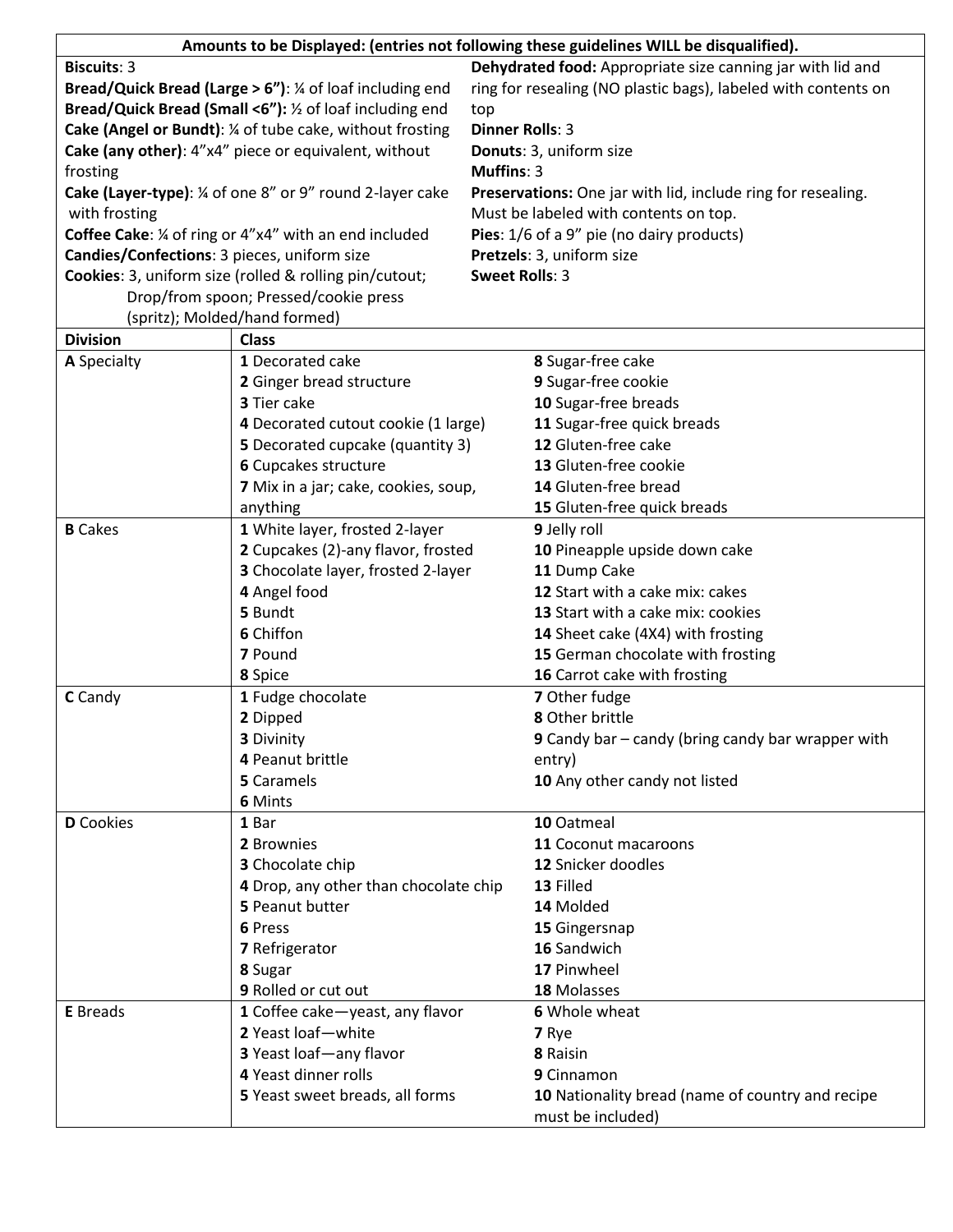| <b>F</b> Quick Breads    | 1 Banana                          | 8 Blueberry muffins                                |  |  |
|--------------------------|-----------------------------------|----------------------------------------------------|--|--|
|                          | 2 Zucchini<br>9 Cranberry muffins |                                                    |  |  |
|                          | 3 Pumpkin                         | 10 Poppyseed muffins                               |  |  |
|                          | 4 Vegetables                      | 11 Grain muffins                                   |  |  |
|                          | 5 Coffee cake - non-yeast, any    | 12 Corn muffins                                    |  |  |
|                          | <b>6 Biscuits</b>                 | 13 Any other                                       |  |  |
|                          | 7 Bran muffins                    |                                                    |  |  |
| <b>G</b> Pies            | 1 Blueberry                       | 5 Pecan                                            |  |  |
|                          | 2 Cherry                          | 6 Rhubarb                                          |  |  |
|                          | 3 Apple                           | 7 Any other fruit (including raisin) not listed    |  |  |
|                          | 4 Peach                           |                                                    |  |  |
| H Preservatives/         | 1 String beans                    | 7 Ketchup                                          |  |  |
| Vegetables               | 2 Wax beans                       | 8 Salsa no meat                                    |  |  |
|                          | 3 Beets                           | 9 Spaghetti sauce                                  |  |  |
|                          | 4 Carrots                         | 10 Barbecue sauce                                  |  |  |
|                          | 5 Corn                            | 11 Tomatoes juice                                  |  |  |
|                          | <b>6 Tomatoes</b>                 | 12 Other veg. & sauce                              |  |  |
| I Preservatives/         | 1 Apples                          | 6 Plums                                            |  |  |
| <b>Fruits or Berries</b> | 2 Applesauce                      | 7 Rhubarb sauce                                    |  |  |
|                          | 3 Cherries                        | <b>8</b> Blueberries                               |  |  |
|                          | 4 Peaches                         | 9 Raspberries                                      |  |  |
|                          | 5 Pears                           | 10 Other fruits & sauces                           |  |  |
| J Preservatives/         | 1 Pepper                          | 5 Cranberry                                        |  |  |
| Relishes                 | 2 Cucumber                        | 6 Corn                                             |  |  |
|                          | <b>3 Tomatoes</b>                 | 7 Chow Chow                                        |  |  |
|                          | 4 Green Tomatoes                  | 8 Other                                            |  |  |
| K Preservatives/         | 1 Apricot                         | 7 Rhubarb + Strawberry                             |  |  |
| Jams                     | 2 Cherry                          | 8 Blackberry                                       |  |  |
|                          | 3 Peach                           | 9 Black Raspberry                                  |  |  |
|                          | 4 Grape                           | 10 Red Raspberry                                   |  |  |
|                          | 5 Rhubarb                         | 11 Other                                           |  |  |
|                          | <b>6 Strawberry</b>               |                                                    |  |  |
| L Preservatives/         | 1 Crabapple                       | 7 Blackberry                                       |  |  |
| Jellies                  | 2 Cherry                          | 8 Black Raspberry                                  |  |  |
|                          | 3 Currant                         | 9 Red Raspberry                                    |  |  |
|                          | 4 Grape                           | 10 Strawberry                                      |  |  |
|                          | 5 Rhubarb                         | 11 Other                                           |  |  |
|                          | 6 Mint                            |                                                    |  |  |
| M Preservatives/         | 1 Apple                           | <b>7</b> Cauliflower                               |  |  |
| Pickled                  | 2 Bean                            | 8 Peaches                                          |  |  |
|                          | 3 Beet                            | 9 Hot Peppers                                      |  |  |
|                          | 4 Bread + Butter                  | 10 Mixed Veggie                                    |  |  |
|                          | 5 Dill                            | 11 Watermelon                                      |  |  |
|                          | <b>6 Sweet Cucumber</b>           | 12 Other                                           |  |  |
| N Preservatives/         | 1 Fruit butter                    | 3 Fruit juice                                      |  |  |
| Others                   | 2 Fruit pie filling               | 4 Dehydrated foods in jar, two pieces (i.e. Jerky) |  |  |
|                          |                                   |                                                    |  |  |
| O Little Chefs with a    | 1 Cookies                         | 4 Molded candy (melted candy in molds)             |  |  |
| Little Help (ages 7 and  | 2 Quick bread                     | 5 Gram cracker/pretzel structure                   |  |  |
| under with a little      | 3 Easy-bake oven                  |                                                    |  |  |
| adult help).             |                                   |                                                    |  |  |